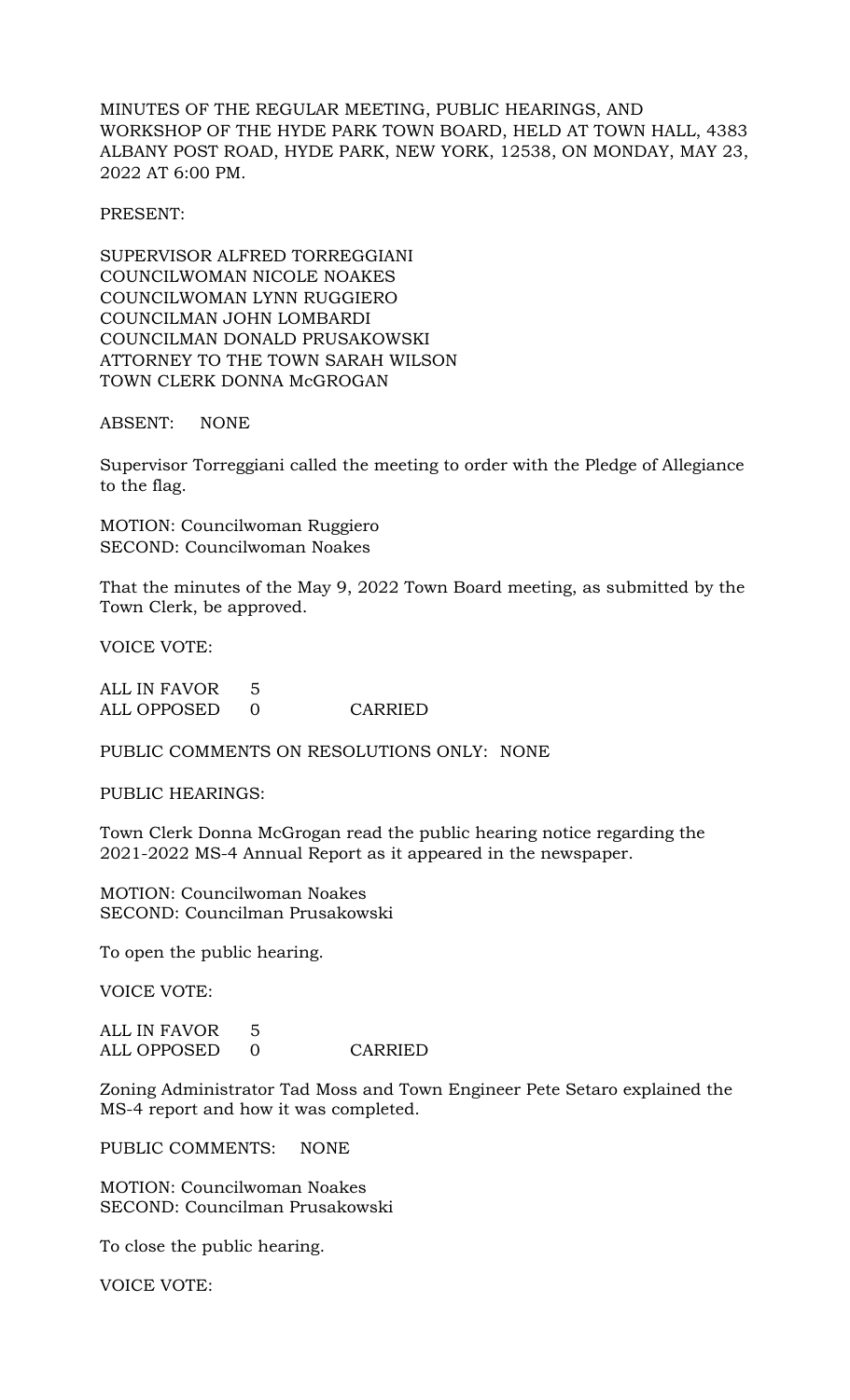ALL IN FAVOR 5 ALL OPPOSED 0 CARRIED

Town Clerk Donna McGrogan read the public hearing notice regarding the Adoption of Proposed Local Law No. B of the year 2022 entitled: "A Local Law Amending the Town of Hyde Park Town Code to Add Chapter 29, entitled, 'Veterans' Affairs Committee'" as it appeared in the newspaper.

MOTION: Councilwoman Ruggiero SECOND: Councilman Prusakowski

To open the public hearing.

VOICE VOTE:

ALL IN FAVOR 5 ALL OPPOSED 0 CARRIED

PUBLIC COMMENTS:

David Murray read a letter from the Recreation Director Robert Pollard, which requested more detail be added to the law to define responsibility.

Jim Bishop requested more detail be added to the law to make it clearer.

MOTION: Councilwoman Noakes SECOND: Councilman Lombardi

To close the public hearing.

VOICE VOTE:

| ALL IN FAVOR |         |
|--------------|---------|
| ALL OPPOSED  | CARRIED |

#### WORKSHOP:

1. Highway Superintendent, Howard Fisher III, presented an overview for the 2022 paving schedule for the Town of Hyde Park

#### **RESOLUTION 5:23 – 1 OF 2022**

## **RESOLUTION AUTHORIZING THE TOWN OF HYDE PARK TOWN SUPERVISOR AND TOWN OF HYDE PARK HIGHWAY SUPERINTENDENT TO EXECUTE AN AMENDED AGREEMENT FOR THE EXPENDITURE OF HIGHWAY MONIES FOR 2022 ("284 AGREEMENT") FOR THE TOWN OF HYDE PARK HIGHWAY DEPARTMENT**

**WHEREAS**, the Town Board, by Resolution 1:3 – 46 of 2022 authorized the Town of Hyde Park Town Board and Town Highway Superintendent to sign an agreement for the expenditure of highway monies for 2022 ("284 Agreement"); and

**WHEREAS**, the Town Comptroller and the Highway Superintendent have agreed upon a plan for the 2022 Capital Expenditures Request to be included in a revised detailed 284 Agreement; and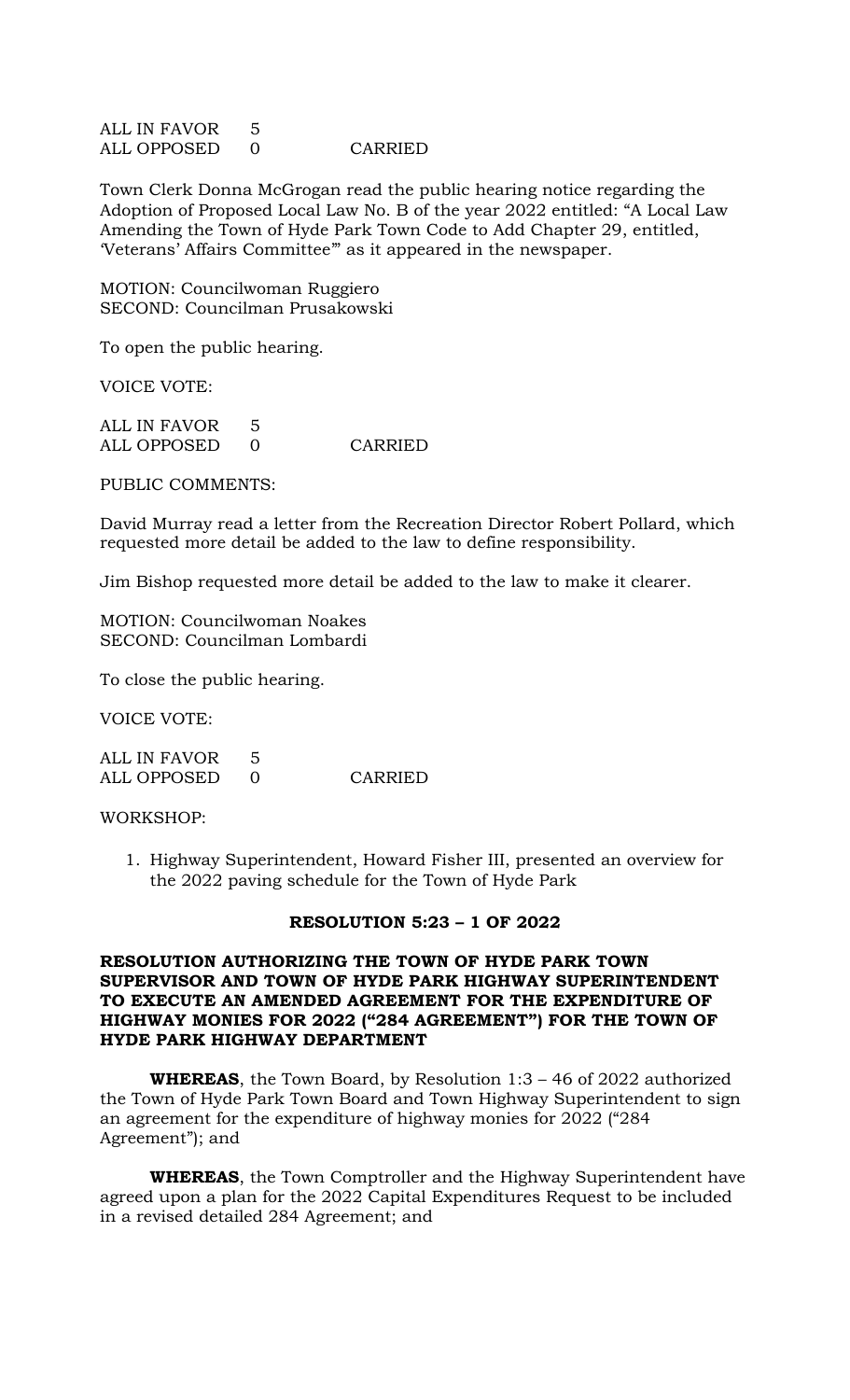**WHEREAS**, the terms of the revised Agreement, including the estimated costs and expenditures and the tentative plan for funding, have been reviewed and approved by the Town Board and Town Highway Superintendent.

**NOW, THEREFORE, BE IT RESOLVED**, that the Town of Hyde Park Town Board and the Town Highway Superintendent are hereby authorized to execute an Amended Agreement for the Expenditure of Highway Monies (284 Agreement) for 2022 in accordance with the plan submitted to the Town Board by the Town Comptroller.

MOTION: Councilwoman Noakes SECOND: Councilman Lombardi

VOICE VOTE:

| ALL IN FAVOR 5 |         |
|----------------|---------|
| ALL OPPOSED 0  | CARRIED |

## **RESOLUTION 5:23 – 2 OF 2022**

## **RESOLUTION ADOPTING PROPOSED LOCAL LAW NO. B OF 2022 ENTITLED "A LOCAL LAW AMENDING THE TOWN OF HYDE PARK TOWN CODE TO ADD CHAPTER 29, ENTITLED 'VETERANS' AFFAIRS COMMITTEE'"**

**WHEREAS**, a local law was introduced to be knows as Local Law No. B of 2022, entitled "A LOCAL LAW AMENDING THE TOWN OF HYDE PARK TOWN CODE TO ADD CHAPTER 29, ENTITLED 'VETERANS' AFFAIRS COMMITTEE'"; and

**WHEREAS**, a public hearing in relation to said local law was held on May 23, 2022, at 6:10 p.m., prevailing time; and

**WHEREAS**, notice of said public hearing was given pursuant to the terms and provisions of the Municipal Home Rule Law of the State of New York; and

**WHEREAS**, said local law has been on the desks of the members of the Town Board of the Town of Hyde Park for at least seven (7) days, exclusive of Sunday.

**NOW, THEREFORE, BE IT RESOLVED**, that the following local law is hereby enacted:

Section 1. Chapter 29 of the Town Code of the Town of Hyde Park is created as follows:

## **SECTION 1. CREATION, ESTABLISHMENT, AND APPOINTMENT.**

There is hereby created and established a Town of Hyde Park Veterans' Affairs Committee, which shall consist of five members to be appointed by the Town Board. Committee members shall be residents of the Town of Hyde Park and shall be nominated by virtue of service of any branch of the armed forces or by association with veterans/armed forces organizations.

### **SECTION 2. TERMS OF OFFICE.**

The terms of the five persons to be appointed shall be three years, except that the terms of two members appointed to the first Committee shall be for only two years and the terms of two other members appointed to the first Committee shall be for one year. In the event that a vacancy shall occur during the term of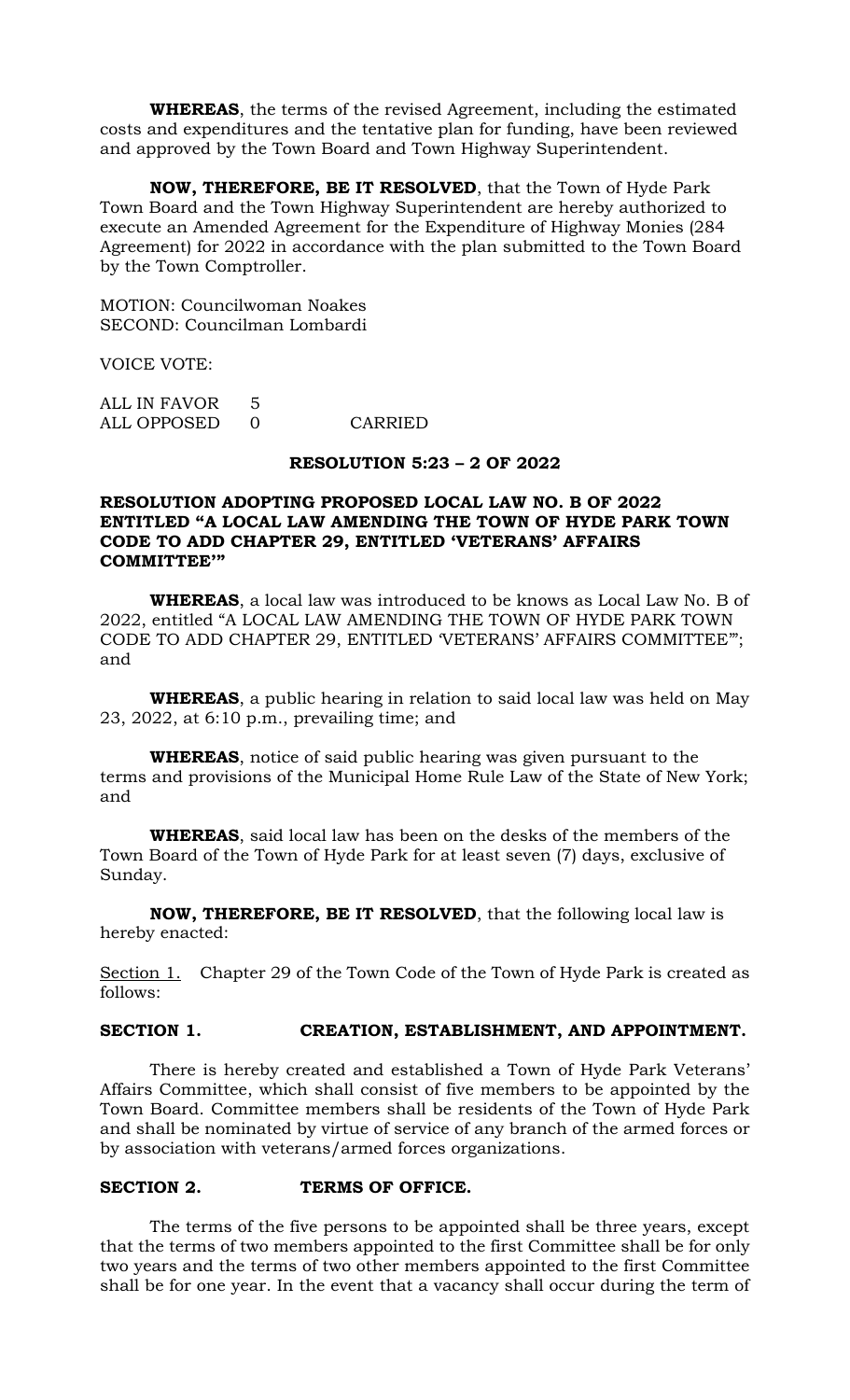any member, the Town Board, for the nonexpired portion of the term, shall appoint a successor. The Town Board shall have the power to remove any member of the Committee for cause and after public hearing. All positions on the Committee are voluntary and shall be served without compensation.

## **SECTION 3. OPERATION OF COMMITTEE.**

The Town Board shall designate one member of the Committee to serve as Chairperson, who shall preside at meetings of the Committee and who shall execute the duties normally conferred by parliamentary order in addition to those prescribed by this section. The Committee shall choose its own officers, make its own rules and regulations, subject to Town Board approval, and keep a journal of its proceedings. A majority of the voting members shall be a quorum for the transaction of business. The Committee shall meet a minimum of four times per year.

## **SECTION 4. DUTIES AND RESPONSIBILITIES.**

The Veterans' Affairs Committee shall have all the powers and duties as set forth below:

- (1) The Veterans' Affairs Committee shall oversee the planning for the Memorial Day and Veterans Day observances.
- (2) The Veterans' Affairs Committee shall make recommendations to the Town Board for the preservation and maintenance of the Town's war memorials, monuments, and plaques.
- (3) The Veterans' Affairs Committee shall oversee the placement, installation, and upkeep of memorial banners and/or flags on all public property owned and operated by the Town of Hyde Park.
- (4) The Veterans' Affairs Committee shall represent the Town of Hyde Park at events, meetings, or gatherings concerning veterans' affairs at the local and County levels.
- (5) The Veterans' Affairs Committee shall attend to any other matter deemed appropriate by the Town Board concerning veterans' affairs.

## **SECTION 5. LIAISON WITH TOWN BOARD.**

The Town Board shall select a member of the Board to serve as the liaison with the Veterans' Affairs Committee.

## **SECTION 6. ANNUAL APPROPRIATIONS.**

The Town Board may annually appropriate and cause to be raised by taxation in such Town a sum sufficient to carry out the provisions of this chapter.

## **SECTION 7. ANNUAL REPORT TO TOWN BOARD.**

The Committee shall make an annual report to the Town Board of the Town of Hyde Park, which shall cover all matters handled by it during the year and said annual report shall also be filed with the Town Clerk and become a public record.

## **SECTION 8. EFFECTIVE DATE.**

This local law shall take effect immediately upon filing with the State Secretary of State.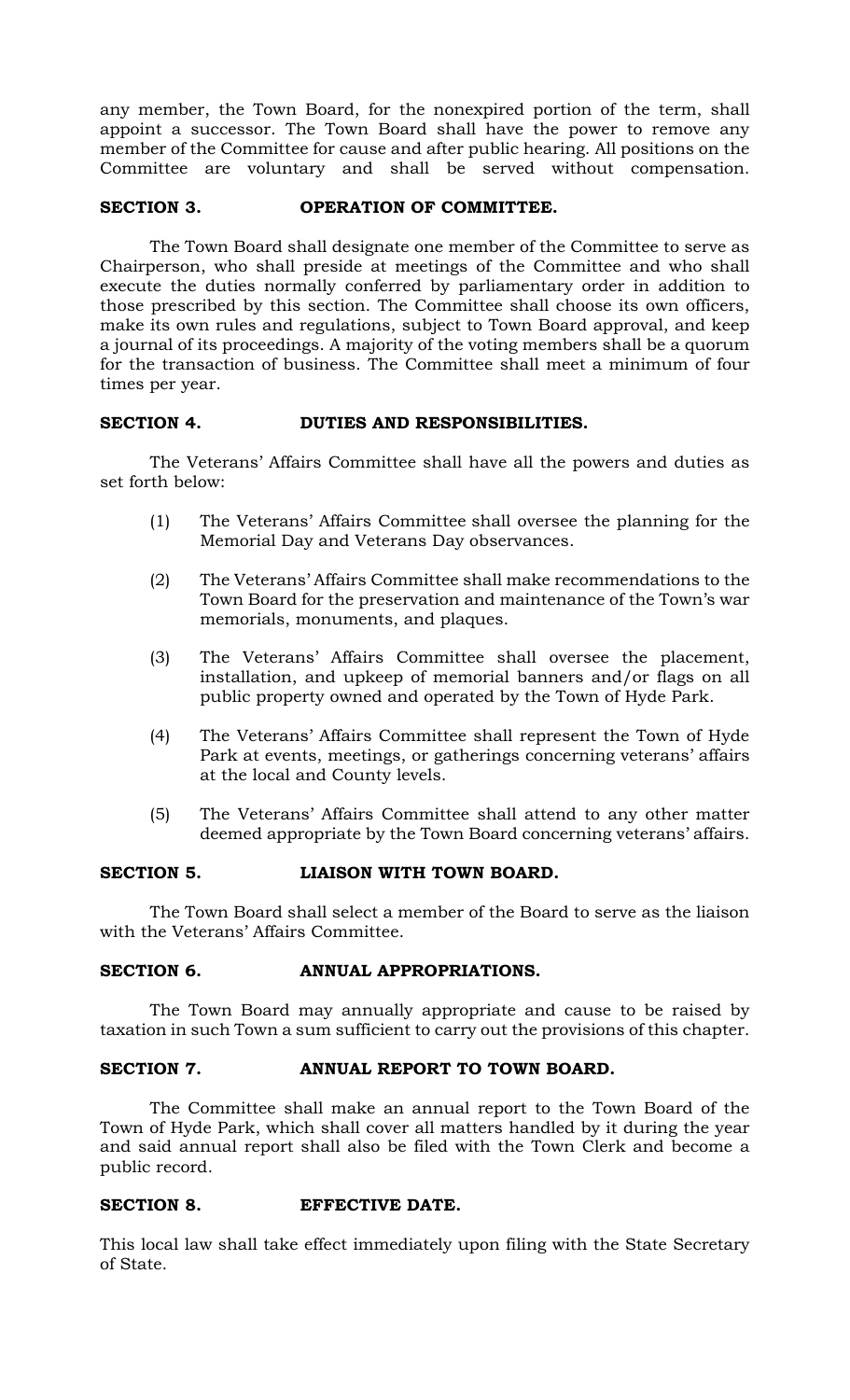Section 2. If any section of this local law shall be held unconstitutional, invalid, or ineffective, in whole or in part, such determination shall not be deemed to affect, impair, or invalidate the remainder of this law.

Section 3. This local law shall be effective upon filing with the Secretary of State.

**BE IT FURTHER RESOLVED**, that the Town Clerk is hereby directed to file a certified original of this local law in the office of the Town Clerk and one (1) certified copy in the Office of the Secretary of State, State of New York, such certified copy to have attached thereto a certificate that it contains the correct text of the enactment of this local law.

MOTION: Councilwoman Ruggiero SECOND: Councilman Lombardi

ROLL CALL VOTE BY TOWN CLERK:

| Councilwoman Noakes    | Aye |  |
|------------------------|-----|--|
| Councilwoman Ruggiero  | Aye |  |
| Councilman Lombardi    | Aye |  |
| Councilman Prusakowski | Aye |  |
| Supervisor Torreggiani | Aye |  |

# **RESOLUTION 5:23 – 3 OF 2022**

CARRIED

## **RESOLUTION AUTHORIZING THE TOWN OF HYDE PARK TOWN BOARD TO APPOINT MEMBERS TO THE NEWLY ESTABLISHED VETERANS' AFFAIRS COMMITTEE**

**WHEREAS**, the Town Board passed Local Law No. B entitled "A LOCAL LAW AMENDING THE TOWN OF HYDE PARK TOWN CODE TO ADD CHAPTER 29, ENTITLED 'VETERANS' AFFAIRS COMMITTEE'" on May 23, 2022, after a duly noticed public hearing; and

**WHEREAS**, Sections 1 and 2 of Chapter 29 "Veterans' Affairs Committee" establishes the membership requirements and terms of office for said members; and

**WHEREAS**, the Veterans' Affairs Committee is to be comprised of five (5) members to be appointed by the Town Board; and

**WHEREAS**, the terms of the five (5) persons to be appointed shall be three (3) years, except that the terms of two (2) members appointed to the first Committee shall be for only two (2) years and the terms of two (2) other members appointed to the first Committee shall be for one (1) year.

**NOW, THEREFORE, BE IT RESOLVED**, that the Town of Hyde Park Town Board does hereby appoint Craig Elderkin to the Veterans' Affairs Committee for a three-year term to expire May 23, 2025; and

**BE IT FURTHER RESOLVED**, that the Town of Hyde Park Town Board does hereby appoint Colin Reilly and Mike Athanas to the Veterans' Affairs Committee each for a two-year term to expire May 23, 2024; and

**BE IT FURTHER RESOLVED**, that the Town of Hyde Park Town Board does hereby appoint David Mackey and Bernie Herzfield to the Veterans' Affairs Committee each for a one-year term to expire May 23, 2023.

MOTION: Councilman Lombardi SECOND: Councilman Prusakowski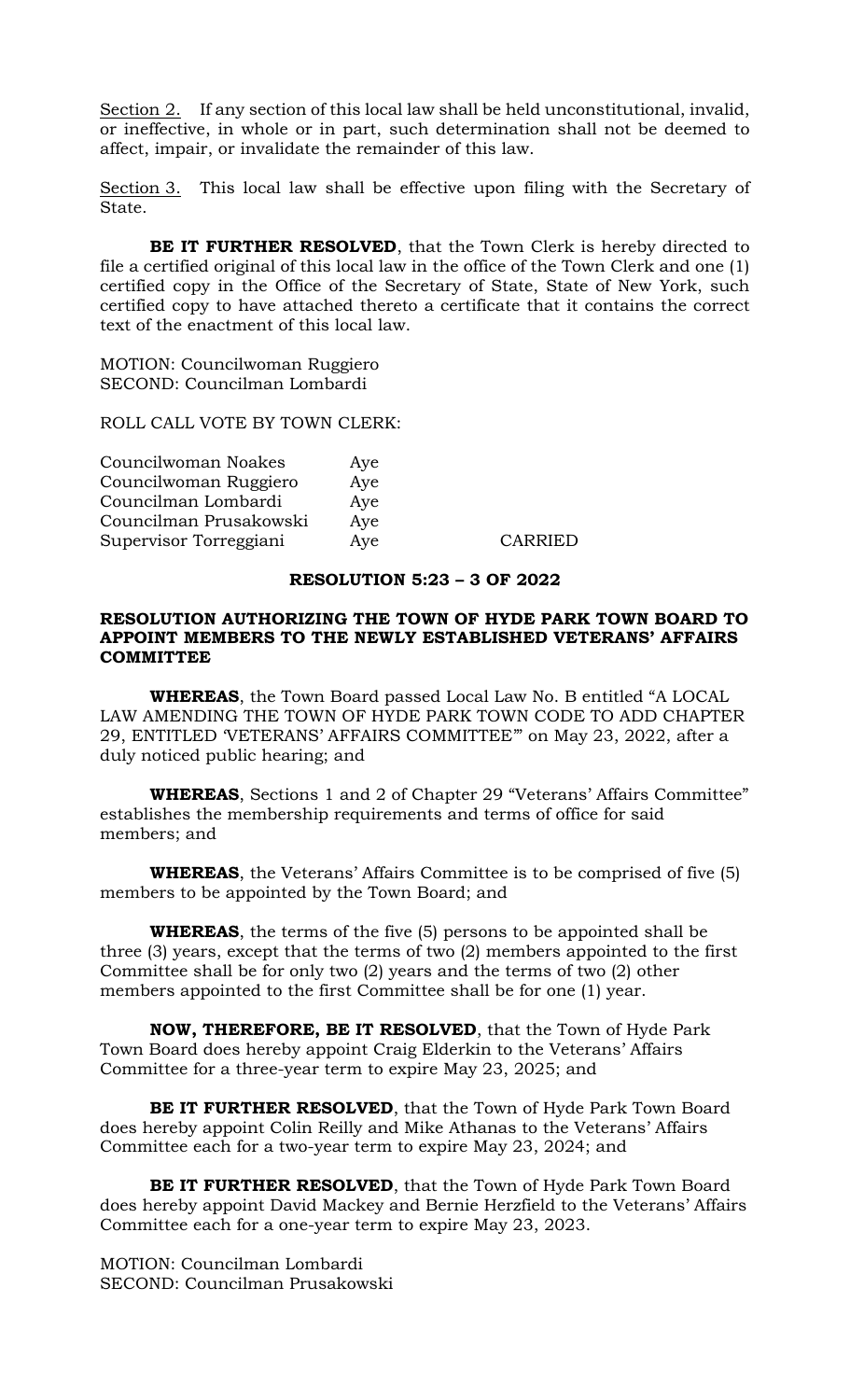VOICE VOTE:

ALL IN FAVOR 5 ALL OPPOSED 0 CARRIED

#### **RESOLUTION 5:23 - 4 OF 2022**

## **RESOLUTION AUTHORIZING THE TOWN OF HYDE PARK TOWN CLERK TO SUBMIT THE STANDARD WORKDAY AND REPORTING RESOLUTION FOR 2022 AS REQUIRED BY THE NEW YORK STATE COMPTROLLER IN ACCORDANCE WITH THE NEW YORK STATE RETIREMENT SYSTEM REQUIREMENTS**

**BE IT RESOLVED,** that the Town of Hyde Park hereby establishes the following standard workdays for the following elected and appointed officials and will report the following days worked to the New York State and Local Employee's Retirement System based on the record of activities maintained and submitted by each official to the Clerk of this body.

| Title                                   | Name                     | Std.<br>Work<br>Day<br>Hrs./<br>Day | Term<br>Begins and<br>Ends   | Participates<br>in<br>Employer's<br>Time<br>Keeping<br>System<br>(Yes/No) | Days Per<br>Month<br><b>Based</b><br><sub>on</sub><br>Record<br>of<br>Activitie<br>S |
|-----------------------------------------|--------------------------|-------------------------------------|------------------------------|---------------------------------------------------------------------------|--------------------------------------------------------------------------------------|
| Elected<br>Officials                    |                          |                                     |                              |                                                                           |                                                                                      |
| Town Clerk                              | Donna<br>McGrogan        | $\overline{7}$                      | 01/01/22<br>Thru<br>12/31/22 | N <sub>o</sub>                                                            | 23.68                                                                                |
| Receiver of<br>Taxes and<br>Assessments | Cindy Todd               | $\overline{7}$                      | 01/01/22<br>To<br>12/31/25   | N <sub>o</sub>                                                            | 14.00                                                                                |
| <b>Bingo</b><br>Inspector               | Lindsey<br>VanNorstrand  | 6                                   | 01/01/22<br>To<br>12/31/25   | N <sub>o</sub>                                                            | .92                                                                                  |
| Town<br>Historian                       | Shannon<br><b>Butler</b> | 6                                   | 01/01/22<br>To<br>12/31/25   | N <sub>o</sub>                                                            | 2.22                                                                                 |
| Ward 1<br>Councilwoman                  | Nicole Noakes            | 6                                   | 01/01/22<br>To<br>12/31/22   | N <sub>o</sub>                                                            | 5.12                                                                                 |

MOTION: Councilman Prusakowski SECOND: Councilwoman Ruggiero

VOICE VOTE:

| ALL IN FAVOR       | 5 |  |
|--------------------|---|--|
| <b>ALL OPPOSED</b> |   |  |

**CARRIED** 

#### **RESOLUTION 5:23 - 5 OF 2022**

**RESOLUTION AUTHORIZING THE TOWN OF HYDE PARK TOWN BOARD TO APPROVE THE NEW YORK STATE DEPARTMENT OF ENVIRONMENTAL CONSERVATION 2021-2022 MS4 PERMIT ANNUAL REPORT**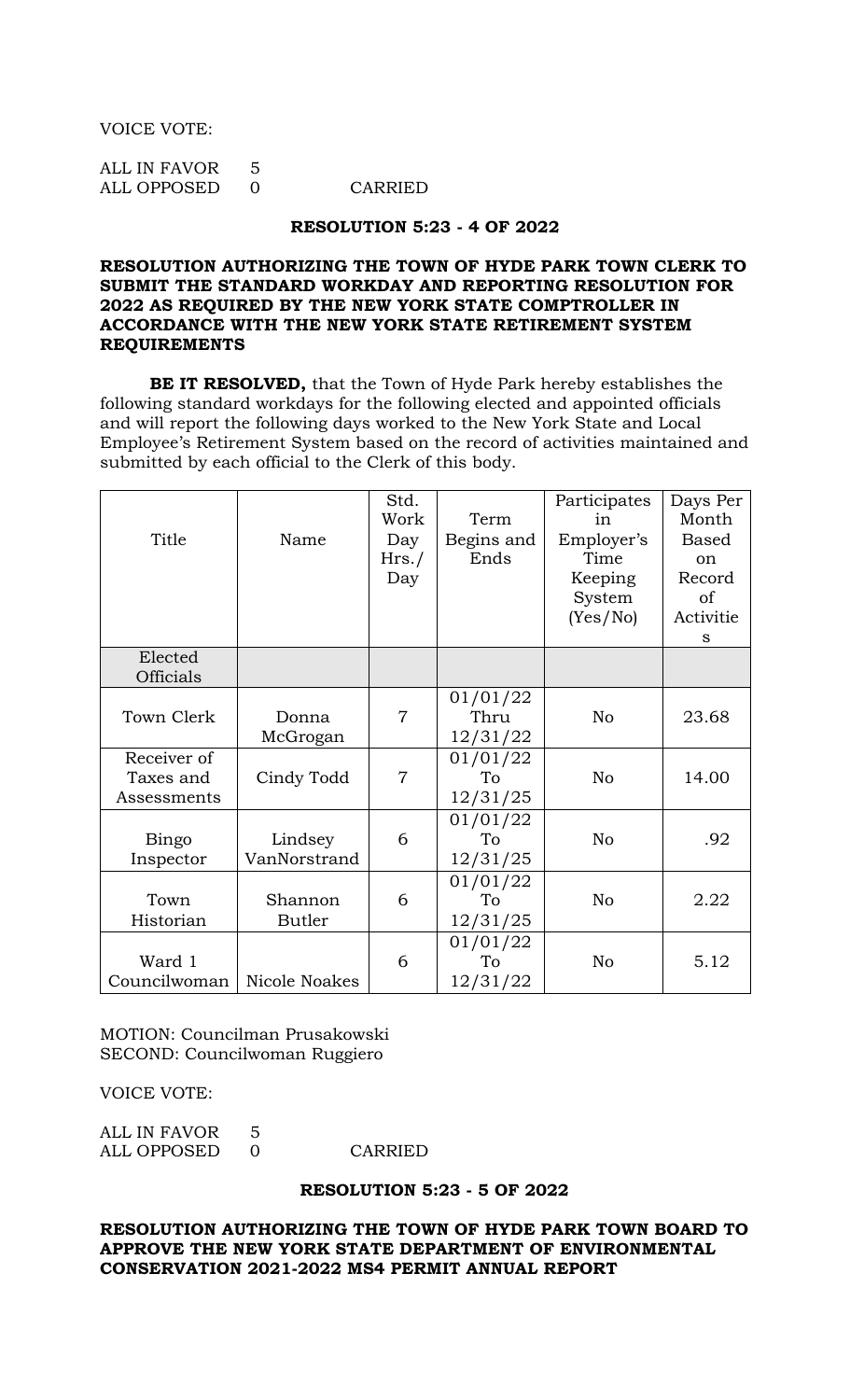**WHEREAS**, on May 10, 2003, the Town of Hyde Park applied for coverage under SPDES Permit Number NYR20A246 for Stormwater discharge of Municipal Separate Stormwater Sewer Systems (MS4); and

**WHEREAS**, that permit requires the Town to develop, implement, and enforce a Stormwater Management Program (SWMP) designed to reduce the discharge of contaminants in Stormwater to the maximum extent practical; and

**WHEREAS**, the Town is required to conduct an annual evaluation of the Town's progress in implementing the program and submit an annual report to the New York State Department of Environmental Conservation; and

**WHEREAS**, a public meeting is required in order to describe the contents of the annual report and public comments must be included in the final version of the report to be submitted to the Department of Environmental Conservation; and

**WHEREAS**, the Draft 2021 – 2022 MS4 Permit Annual Report was posted on the Town website on April 15, 2022; and

**WHEREAS**, a workshop meeting was held on April 18, 2022, and a Public Hearing on May 23, 2022, to discuss the 2021 – 2022 Annual Report, at which time all members of the public had the opportunity to be heard.

**NOW, THEREFORE, BE IT RESOLVED**, that the Town of Hyde Park Town Board does hereby approve the 2021 - 2022 MS4 Permit Annual Report; and

**BE IT FURTHER RESOLVED**, that the Town of Hyde Park Town Board does hereby also authorize and direct the Town Supervisor to sign any required documents related to said report.

MOTION: Councilwoman Noakes SECOND: Councilwoman Ruggiero

VOICE VOTE:

ALL IN FAVOR 5 ALL OPPOSED 0 CARRIED

#### **RESOLUTION 5:23 - 6 OF 2022**

## **RESOLUTION AUTHORIZING THE TOWN OF HYDE PARK TOWN BOARD TO AMEND THE TOWN OF HYDE PARK EMPLOYEE HANDBOOK REGARDING HEALTH INSURANCE FOR THE TOWN OF HYDE PARK TOWN JUSTICES**

**WHEREAS**, on January 30, 2006, the Town Board of the Town of Hyde Park adopted an Employee Handbook by Resolution 1:30 - 19 of 2006, which was effective retroactively on January 1, 2006, and which has been amended from time to time; and

**WHEREAS**, by Resolution 1:08 – 65 of 2018, the Town Justices were granted the right to have health insurance as an employee of the Town of Hyde Park; and

**WHEREAS**, the employee contribution for the Town Justices was determined to be considered at forty percent with the Town paying sixty percent; and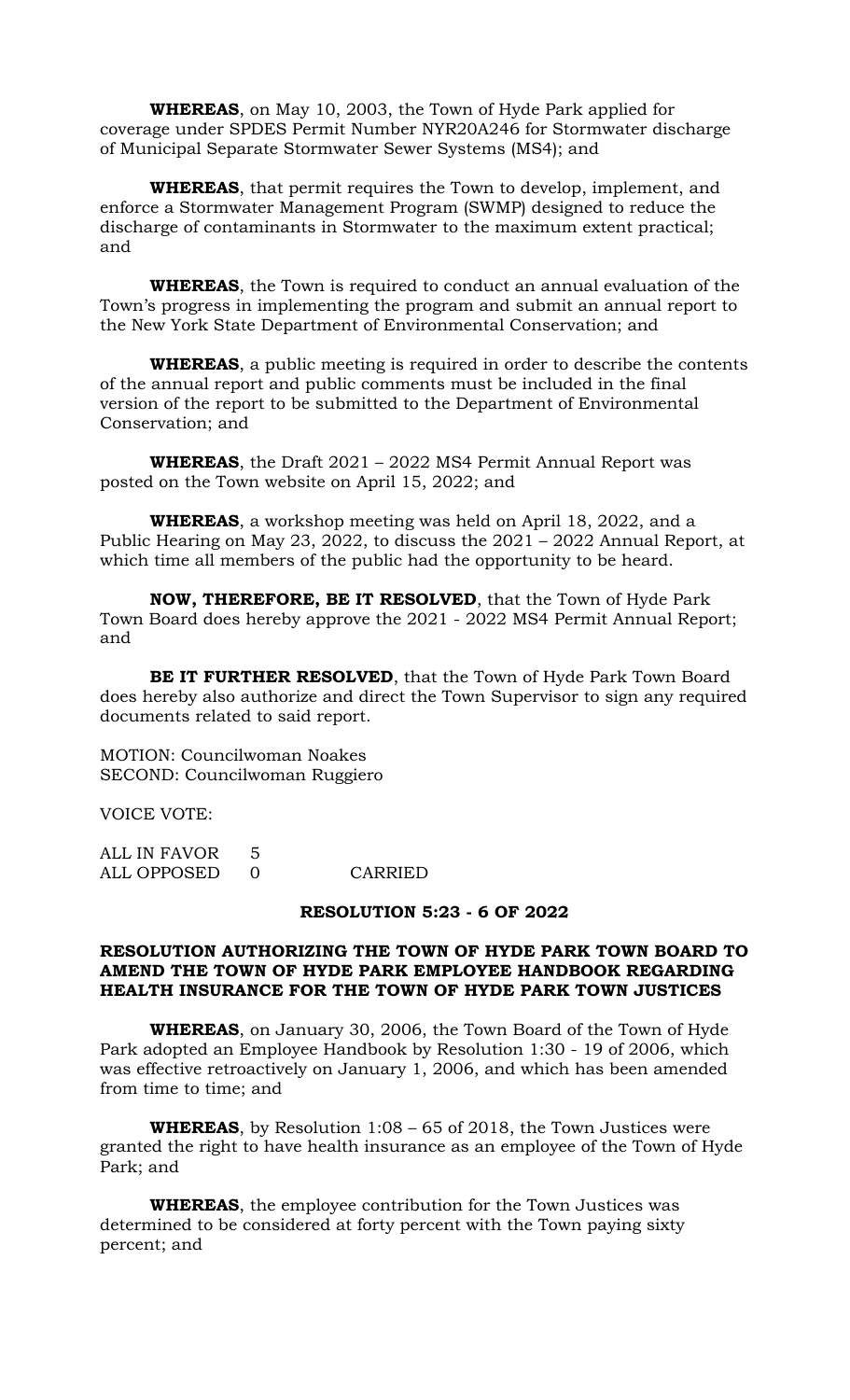**WHEREAS**, after review by the Town Supervisor and Town Comptroller it was determined that the contribution of forty percent by the Town Justices was not the customary uniform practice throughout the County; and

**WHEREAS**, it was determined that all other elected Town Justices within the County are currently contributing fifteen percent; and

**WHEREAS**, the Town wishes to amend the Employee Handbook regarding health insurance for Town's Justices as permitted by Section 102 thereof to offer health insurance at a fifteen percent contribution by the Town Justices and an eighty five percent contribution by the Town.

**NOW, THEREFORE, BE IT RESOLVED**, that the Town of Hyde Park Town Board does hereby to choose to amend the Employee Handbook as permitted by Section 102 thereof, to change the contribution of health insurance for the Town Justices to fifteen percent to align itself to be in sync with all other municipalities; and

**BE IT FURTHER RESOLVED**, that the Handbook shall also be amended to reflect that the Town of Hyde Park will now pay eighty-five percent of the premiums for individual or family coverage for Town Justices, and that Town Justices shall only be eligible to enroll in the least expensive health insurance plan offered by the Town; and

**BE IT FURTHER RESOLVED**, that this change shall be effective as of June 1, 2022; and

**BE IT FURTHER RESOLVED**, that a copy of the Employee Handbook with said changes will be placed on file with the Town of Hyde Park Town Clerk's Office.

MOTION: Councilwoman Ruggiero SECOND: Councilwoman Noakes

VOICE VOTE:

ALL IN FAVOR 5 ALL OPPOSED 0 CARRIED

#### **RESOLUTION 5:23 – 7 OF 2022**

## **RESOLUTION AUTHORIZING THE TOWN OF HYDE PARK TOWN BOARD TO APPOINT JOSHUA VOGT AND BENJAMIN LEUNG AS PART TIME POLICE ASSISTANTS FOR THE TOWN OF HYDE PARK POLICE DEPARTMENT**

**WHEREAS**, there currently exits three vacancies for part time Police Assistants within the Town of Hyde Park Police Department; and

**WHEREAS**, the Police Chief would like to have Joshua Vogt and Benjamin Leung appointed to two of these said positions.

**NOW, THEREFORE, BE IT RESOLVED**, that the Town of Hyde Park Town Board does hereby appoint Joshua Vogt and Benjamin Leung as part time Police Assistants effective May 25, 2022, for an hourly rate of \$20.76 as established by the CSEA Town Hall Unit Collective Bargaining Agreement; and

**BE IT FURTHER RESOLVED**, that said position is a Grade 4 in the aforementioned Collective Bargaining Agreement; and

**BE IT FURTHER RESOLVED**, that said appointment is subject to a probationary period as set forth in the Civil Service Law of the State of New York and shall be subject to all of the Civil Service Law Rules and Regulations.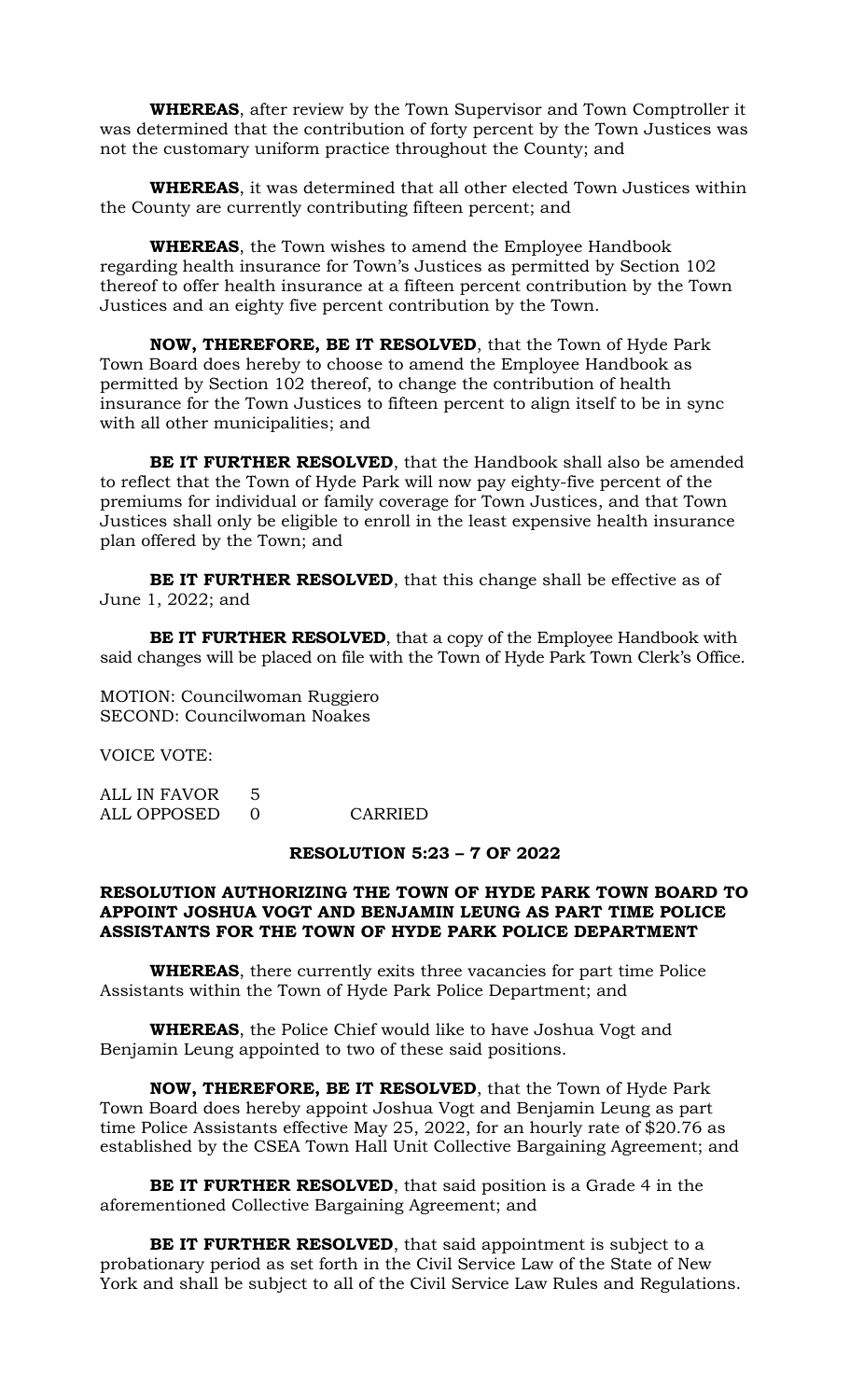MOTION: Councilman Lombardi SECOND: Councilman Prusakowski

VOICE VOTE:

| ALL IN FAVOR |         |
|--------------|---------|
| ALL OPPOSED  | CARRIED |

#### **RESOLUTION 5:23 - 8 OF 2022**

## **RESOLUTION AUTHORIZING THE TOWN OF HYDE PARK TOWN BOARD TO ACCEPT A DONATION ON BEHALF OF THE TOWN OF HYDE PARK POLICE DEPARTMENT FROM THE TOWN OF HYDE PARK POLICE BENEVOLENT ASSOCIATION IN THE AMOUNT OF \$8,500.00 TO BE USED TOWARDS THE HYDE PARK POLICE DEPARTMENT'S NEW K-9 PROGRAM**

**WHEREAS**, the Town of Hyde Park Police Department will be instituting a much-needed K-9 Program for the Department; and

**WHEREAS**, the Town of Hyde Park Police Benevolent Association (PBA) has been gracious enough to donate \$8,500.00 to help offset additional costs relating to said program.

**NOW, THEREFORE, BE IT RESOLVED**, that the Town of Hyde Park Town Board does hereby accept the Town of Hyde Park Police Benevolent Associations gracious donation in the amount of \$8,500.00 to help offset the costs for the Town's K-9 Program; and

**BE IT FURTHER RESOLVED**, that the Town of Hyde Park Town Board wishes to extend its appreciation and thanks the Town of Hyde Park PBA for their generous donation.

MOTION: Councilman Prusakowski SECOND: Councilwoman Noakes

VOICE VOTE:

ALL IN FAVOR 5 ALL OPPOSED 0 CARRIED

#### **RESOLUTION 5:23 - 9 OF 2022**

## **RESOLUTION AUTHORIZING THE TOWN OF HYDE PARK TOWN BOARD TO ACCEPT DONATIONS FROM THE RHINEBECK BANK, HYDE PARK LIONS CLUB, AND THE HYDE PARK CHAMBER OF COMMERCE TO BE UTILIZED FOR THE TOWN OF HYDE PARK RECREATION'S 2022 "MUSIC IN THE PARKS" SERIES**

**BE IT RESOLVED**, that the Town of Hyde Park Town Board does hereby accept donations in the amount of \$2,000.00 from Rhinebeck Bank, \$200.00 from the Hyde Park Lions Club, and \$200.00 from the Hyde Park Chamber of Commerce to be utilized by the Town of Hyde Park Recreation Department to offset the Town's expenses for their 2022 "Music in the Parks" series; and

**BE IT FURTHER RESOLVED**, that the Town of Hyde Park Town Board wishes to extend its appreciation and thank the Rhinebeck Bank, Hyde Park Lions Club, and the Hyde Park Chamber of Commerce for their generous donations.

MOTION: Councilwoman Noakes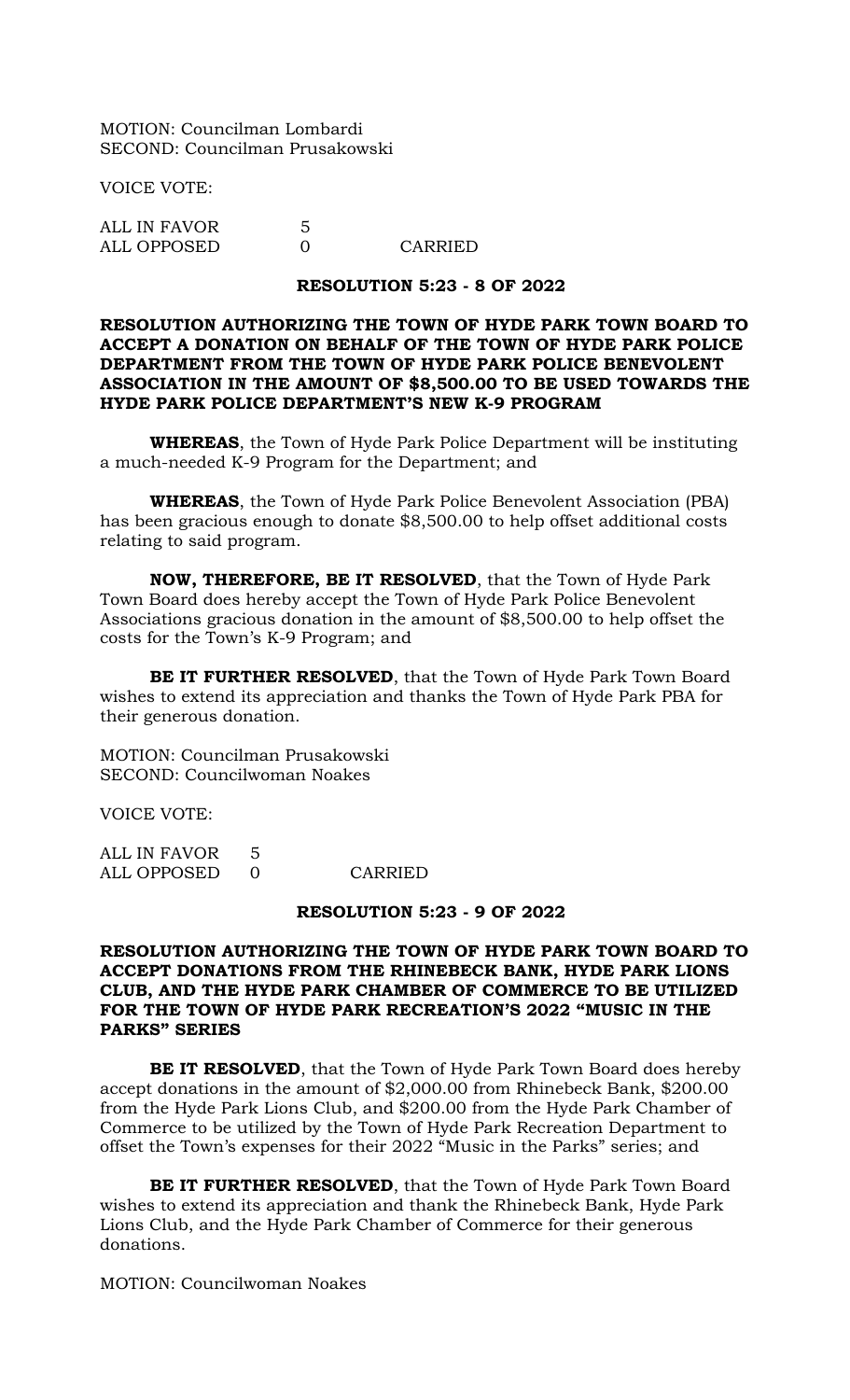SECOND: Councilwoman Ruggiero

VOICE VOTE:

| ALL IN FAVOR | .5       |  |
|--------------|----------|--|
| ALL OPPOSED  | $\Omega$ |  |

# **RESOLUTION 5:23 – 10 OF 2022**

CARRIED

## **RESOLUTION AUTHORIZING THE TOWN OF HYDE PARK TOWN SUPERVISOR TO RENEW THE LEASE AGREEMENT WITH THE REFORMED DUTCH CHURCH OF HYDE PARK FOR THE TOWN OF HYDE PARK RECREATION SENIOR CENTER FOR 2022-2023**

**WHEREAS**, the Town has been leasing the Church Hall at The Reformed Dutch Church of Hyde Park at 4408 Albany Post Road prior to COVID for the Town of Hyde Park Senior Center; and

**WHEREAS**, the Town wishes to renew that lease now that the Town of Hyde Park Recreation Department is able to start up again their regular weekly Senior Center activities; and

**WHEREAS**, the Comptroller, Town Supervisor, and Recreation Director are all in agreement that renewing the lease with The Reformed Dutch Church of Hyde Park would be in the best interest of the Town.

**NOW, THEREFORE, BE IT RESOLVED**, that the Town of Hyde Park Town Board does hereby authorize the Town Supervisor to execute a lease renewal agreement with The Reformed Dutch Church of Hyde Park, for a monthly payment of \$200 and for a yearly amount not to exceed \$2,400 for a term of one year to be effective as of May 1, 2022 and end April 30, 2023 at which time if agreed upon by both parties, said lease may be reviewed and renewed for another year.

MOTION: Councilwoman Ruggiero SECOND: Councilman Prusakowski

VOICE VOTE:

ALL IN FAVOR 5 ALL OPPOSED 0 CARRIED

#### **RESOLUTION 5:23 - 11 OF 2022**

## **RESOLUTION AUTHORIZING THE TOWN OF HYDE PARK TOWN SUPERVISOR TO EXECUTE AN AGREEMENT BETWEEN HYDE PARK BASEBALL, INC., AND THE TOWN OF HYDE PARK RECREATION DEPARTMENT TO PROVIDE A YOUTH BASEBALL AND SOFTBALL PROGRAM FOR THE RESIDENTS OF THE TOWN OF HYDE PARK AS PART OF THE TOWN'S RECREATION PROGRAM FOR THE YEAR 2022**

**WHEREAS**, Hyde Park Baseball, Inc. has, in the past, run a Youth Baseball and Softball Program for the residents of the Town of Hyde Park as part of the Town's Recreation Program; and

**WHEREAS**, the Town of Hyde Park Recreation has determined that the said program benefits the residents of the Town of Hyde Park and is an integral part of the Town's Recreation Program; and

**WHEREAS**, Hyde Park Baseball, Inc. has proposed to run the Youth Baseball and Softball Program for the residents of the Town of Hyde Park as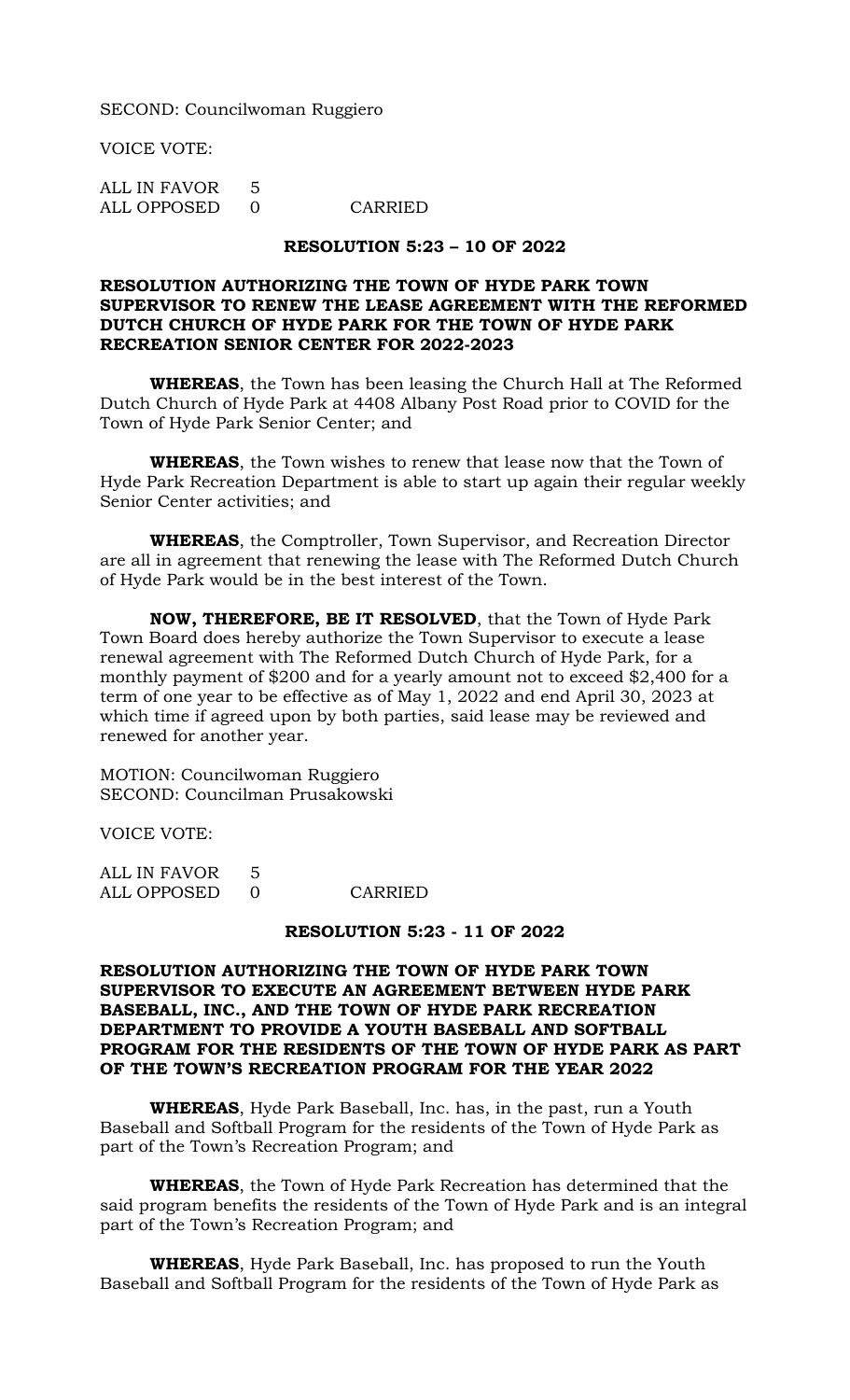part of the Town's Recreation Program for 2022 at an annual cost of \$3,750.00; and

**WHEREAS**, the Town of Hyde Park Recreation Budget has allocated the sum of \$3,750.00 for this purpose; and

**WHEREAS**, said contract provides, in relevant part, that the Town will be named as an additional insured on Hyde Park Baseball, Inc.'s liability insurance coverage in the amount of \$1,000,000.00; and

**WHEREAS**, the Town Board, the Attorney to the Town and the Town's Recreation Director have reviewed the financial documentation and the proposed contract provided by the Town of Hyde Park Baseball, Inc. and have found the same to be in all respects satisfactory.

**NOW, THEREFORE, BE IT RESOLVED**, that the Town of Hyde Park Town Board does hereby authorize the Town of Hyde Park Supervisor to execute an agreement between Hyde Park Baseball, Inc., and the Town of Hyde Park Recreation Department to provide for the running of a Youth Baseball and Softball Program for the residents of the Town of Hyde Park as part of the Town's Recreation Program at a cost of \$3,750.00 for the fiscal year 2022.

MOTION: Councilman Lombardi SECOND: Councilman Prusakowski

VOICE VOTE:

| ALL IN FAVOR |         |
|--------------|---------|
| ALL OPPOSED  | CARRIED |

## **RESOLUTION 5:23 – 12 OF 2022**

## **RESOLUTION AUTHORIZING THE TOWN OF HYDE PARK TOWN SUPERVISOR TO EXECUTE AN AGREEMENT BETWEEN HYDE PARK SOCCER, INC., AND THE TOWN OF HYDE PARK RECREATION DEPARTMENT TO PROVIDE A YOUTH SOCCER PROGRAM FOR THE RESIDENTS OF THE TOWN OF HYDE PARK AS PART OF THE TOWN'S RECREATION PROGRAM FOR THE YEAR 2022**

**WHEREAS**, Hyde Park Soccer, Inc. has, in the past, run a Youth Soccer Program for the residents of the Town of Hyde Park as part of the Town's Recreation Program; and

**WHEREAS**, the Town of Hyde Park Recreation has determined that the said program benefits the residents of the Town of Hyde Park and is an integral part of the Town's Recreation Program; and

**WHEREAS**, Hyde Park Soccer, Inc. has proposed to run the Youth Soccer Program for the residents of the Town of Hyde Park as part of the Town's Recreation Program for 2022 at an annual cost of \$2,900.00; and

**WHEREAS**, the Town of Hyde Park Recreation Budget has allocated the sum of \$2,900.00 for this purpose; and

**WHEREAS**, said contract provides, in relevant part, that the Town will be named as an additional insured on Hyde Park Soccer, Inc.'s liability insurance coverage in the amount of \$1,000,000.00; and

**WHEREAS**, the Town Board, the Attorney to the Town and the Town's Recreation Director have reviewed the financial documentation and the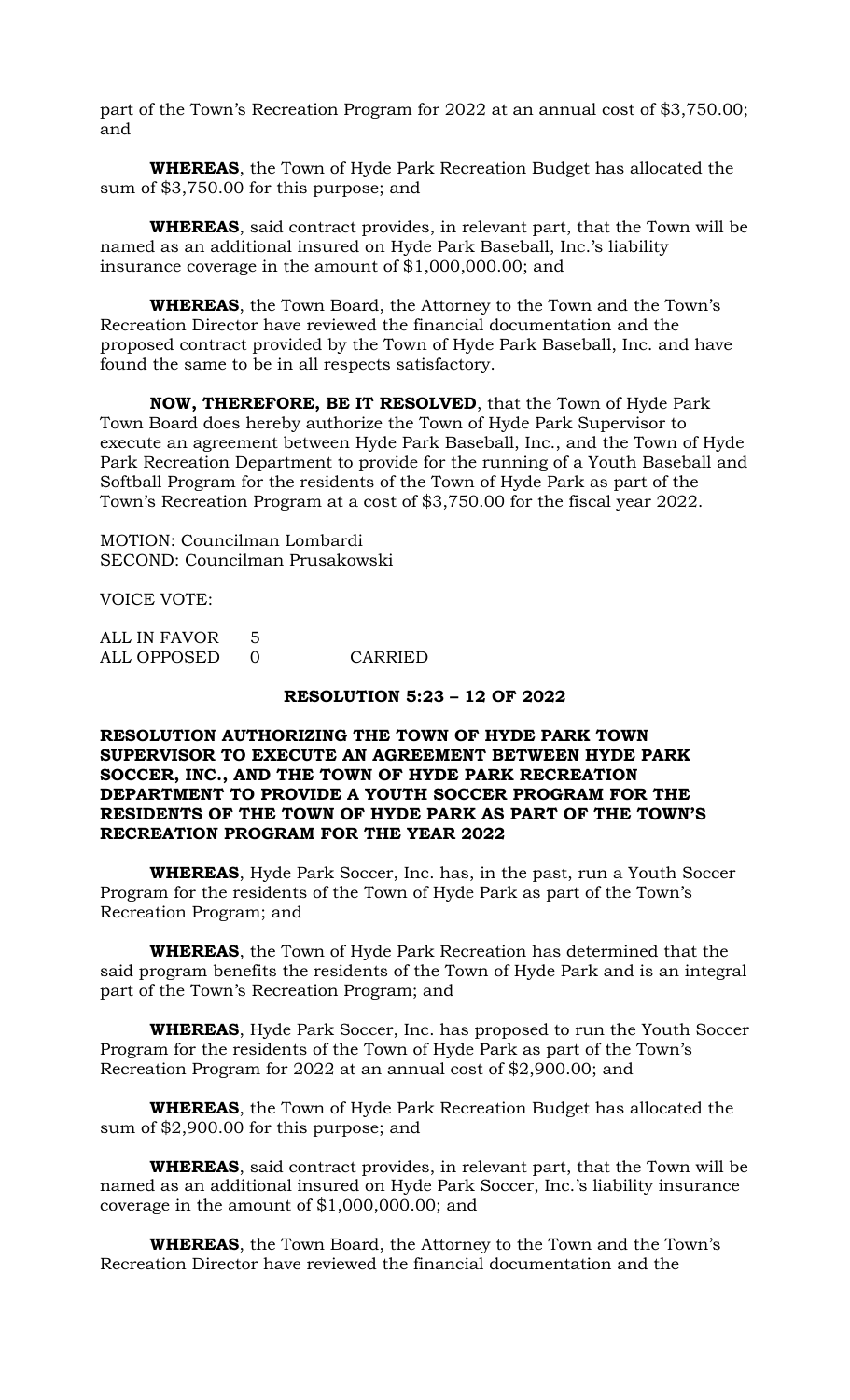proposed agreement provided by the Town of Hyde Park Soccer, Inc. and have found the same to be in all respects satisfactory.

**NOW, THEREFORE, BE IT RESOLVED**, that the Town of Hyde Park Town Board does hereby authorize the Town of Hyde Park Supervisor to execute an agreement between Hyde Park Soccer, Inc., and the Town of Hyde Park Recreation Department to provide for the running of a Youth Soccer Program for the residents of the Town of Hyde Park as part of the Town's Recreation Program at a cost of \$2,900.00 for the fiscal year 2022.

MOTION: Councilman Prusakowski SECOND: Councilman Noakes

VOICE VOTE:

| ALL IN FAVOR |         |
|--------------|---------|
| ALL OPPOSED  | CARRIED |

### **RESOLUTION 5:23 – 13 OF 2022**

## **RESOLUTION AUTHORIZING THE TOWN SUPERVISOR TO EXECUTE A CONTRACT BETWEEN THE HYDE PARK PRESIDENTS YOUTH FOOTBALL AND CHEERLEADING PROGRAM AND THE TOWN OF HYDE PARK TO RUN AN AMERICAN YOUTH FOOTBALL CONFERENCE (AYFAYC) AND CHEERLEADING PROGRAM AS PART OF THE TOWN'S RECREATION PROGRAM FOR THE YEAR 2022**

**WHEREAS**, the Hyde Park Presidents Youth Football and Cheerleading, has, in the past, run an American Youth Football Conference (AYFAYC) and Cheerleading Program for the residents of Hyde Park as part of the Town's Recreation Program; and

**WHEREAS**, the Town of Hyde Park has determined that the said program benefits the residents of the Town of Hyde Park and is an integral part of the Town's Recreation Program; and

**WHEREAS**, the Hyde Park Presidents Youth Football and Cheerleading, has proposed to run the American Youth Football Conference (AYFAYC) and Cheerleading Program for the residents of the Town of Hyde Park as part of the Town's Recreation Program for 2022 at an annual cost of \$1,231.00; and

**WHEREAS**, the Town of Hyde Park budget has allocated the sum of \$1,231.00 for this purpose; and

**WHEREAS**, said contract provides, in relevant part, that the Town will be named as an additional insured on the Hyde Park Presidents Youth Football and Cheerleading liability insurance coverage in the amount of \$1,000,000.00; and

**WHEREAS**, the Town Board, the Attorney to the Town and the Town's Recreation Director have reviewed the financial documentation and the proposed contract provided by the Hyde Park Presidents Youth Football and Cheerleading and have found the same to be in all respects satisfactory.

**NOW, THEREFORE, BE IT RESOLVED**, that the Town Supervisor is hereby authorized to sign the agreement between the Hyde Park Presidents Youth Football and Cheerleading and the Town of Hyde Park to provide for the running of the American Youth Football Conference (AYFAYC) and Cheerleading Program for the residents of the Town of Hyde Park as part of the Town's Recreation Program at a cost of \$1,231.00 for the Fiscal Year 2022.